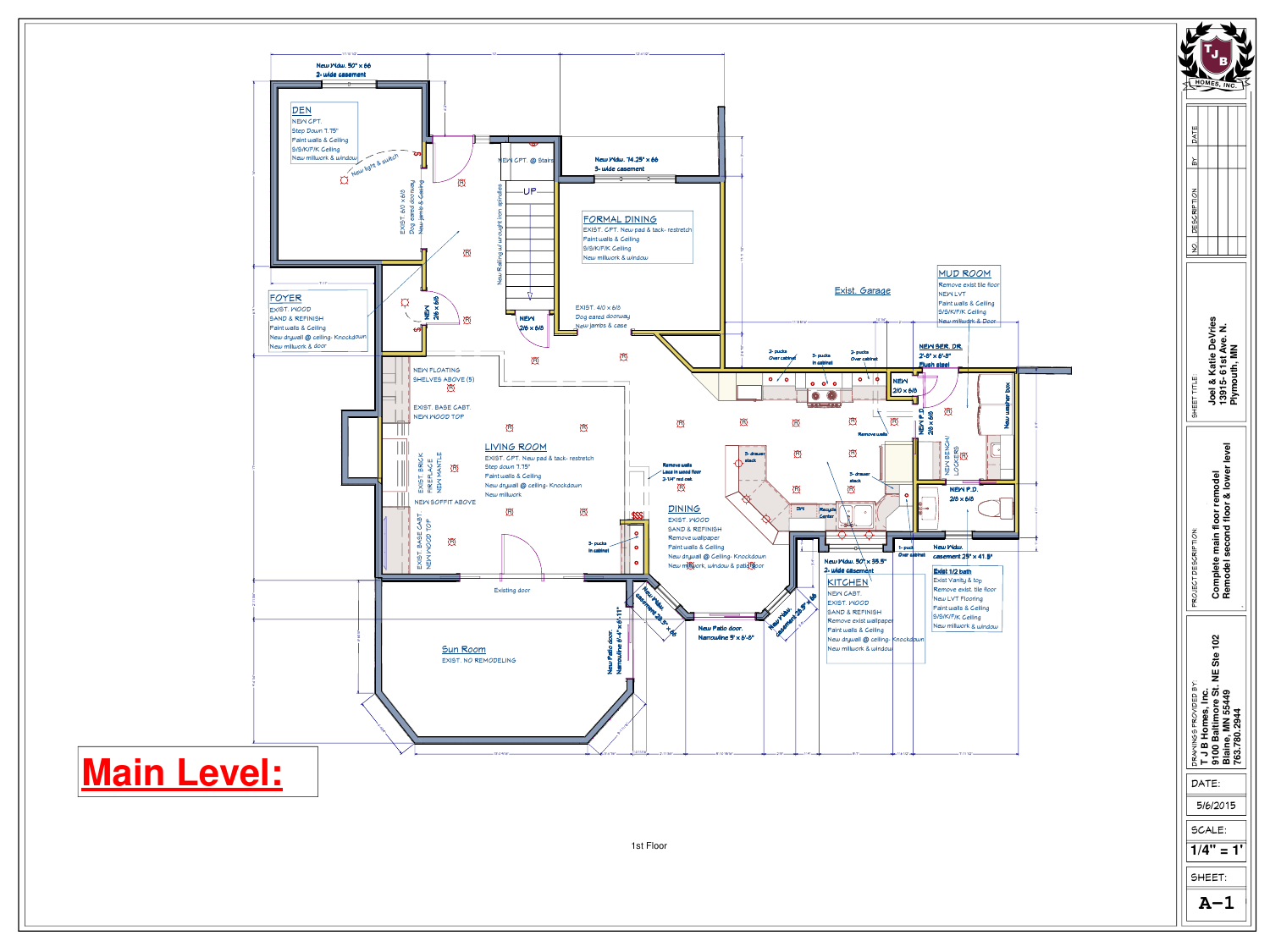

**Second Story** 

2nd Floor

| <b>DATE</b><br>ΡX<br><b>DESCRIPTION</b><br>SHEET TITLE:<br>sally |   |
|------------------------------------------------------------------|---|
|                                                                  |   |
| PROJECT DESCRIPTION:                                             |   |
| DRANINGS PROVIDED BY:                                            | ı |
| DATE:<br>5/6/2015<br>SCALE:                                      |   |
| SHEET:                                                           |   |